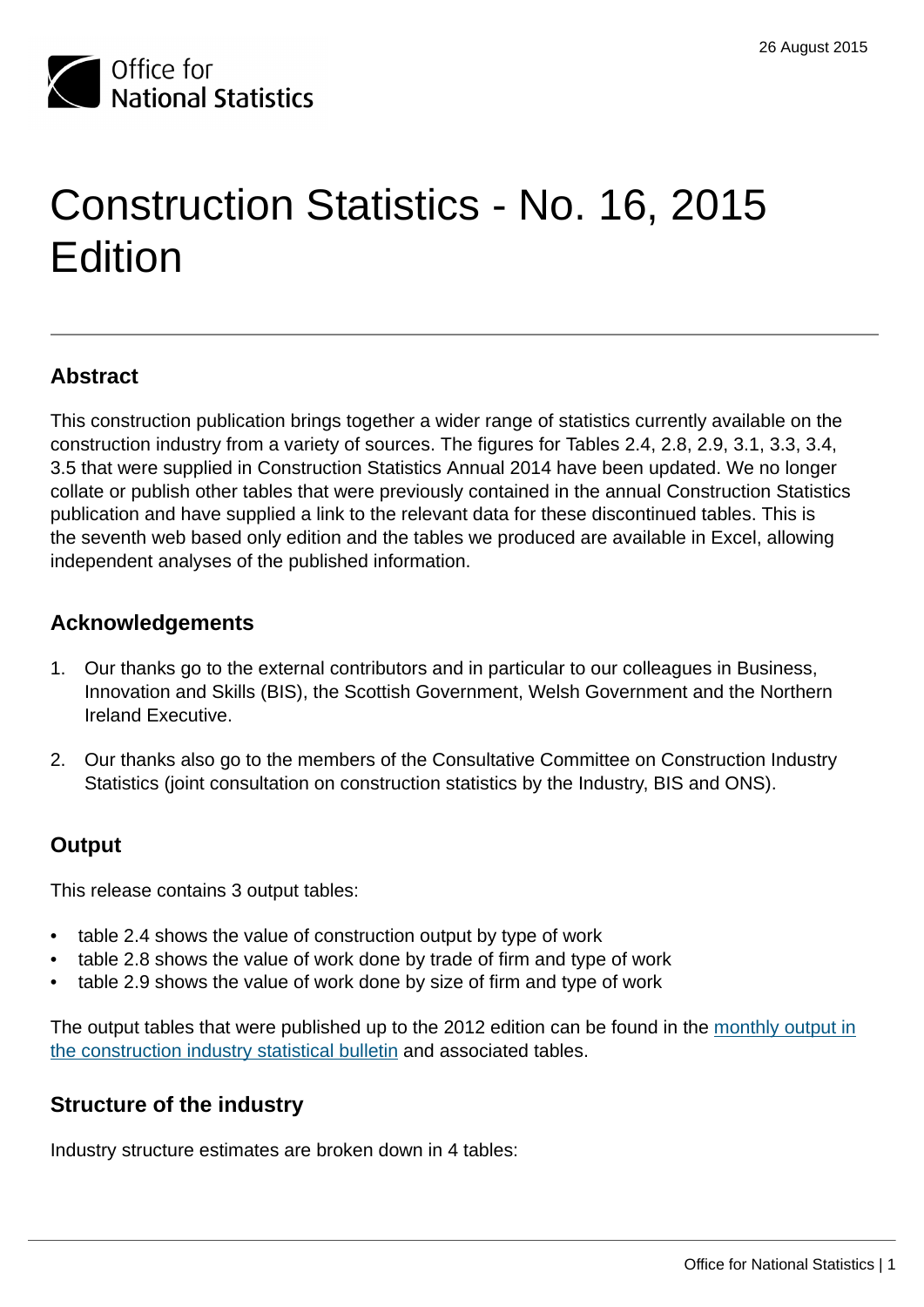- table 3.1 shows the number of private contractor firms
- table 3.3 shows the total employment of private contractors
- table 3.4 shows the number of firms by size and trade of firm
- table 3.5 shows the number of firms by size and region of registration

The data previously published in table 3.2 regarding information on the insolvencies and bankruptcies of construction firms are now available from the [Insolvency Service](https://www.gov.uk/government/collections/insolvency-service-official-statistics).

#### **Output price indices (OPIs) and cost indices**

Responsibility for output price indices was transferred to us on 1 April 2015. The quarterly output price indices (OPIs) are experimental statistics, produced using an interim solution whilst we continue to develop appropriate methodologies for the long-term. Data on output price indices is available from the [Construction Output Price Indices – Interim Solution](http://www.ons.gov.uk:80/ons/rel/ppi2/construction-output-price-indices--opis-/index.html) publication.

#### **Investment**

Data on investment can be found in tables 9.1, 9.2 and 9.4 of the [United Kingdom National Accounts](http://www.ons.gov.uk/ons/publications/re-reference-tables.html?edition=tcm%3A77-336654) [– The Blue Book](http://www.ons.gov.uk/ons/publications/re-reference-tables.html?edition=tcm%3A77-336654) publication.

#### **Government departments' construction plan**

Information relating to UK [Private Finance Initiative \(PFI\) projects is available from Private Finance](https://www.gov.uk/government/publications/private-finance-initiative-projects-2014-summary-data) [Initiative projects: 2014 summary data](https://www.gov.uk/government/publications/private-finance-initiative-projects-2014-summary-data) on GOV.UK.

#### **Local authority expenditure**

The information for English local authority expenditure can be found in **[Local Authority capital](https://www.gov.uk/government/collections/local-authority-capital-expenditure-receipts-and-financing)** [expenditure receipts and financing](https://www.gov.uk/government/collections/local-authority-capital-expenditure-receipts-and-financing) on GOV.UK.

#### **National lottery funded projects**

Information relating to National Lottery projects can be accessed in the [good causes section of the](http://www.lotterygoodcauses.org.uk/good-causes) [National Lottery](http://www.lotterygoodcauses.org.uk/good-causes) website.

#### **Planning applications and decisions**

Tables 10.1 to 10.3 for [planning applications statistics](https://www.gov.uk/government/collections/planning-applications-statistics) and tables 10.4 to 10.5 containing [live tables](https://www.gov.uk/government/statistical-data-sets/live-tables-on-planning-application-statistics) [on planning application statistics](https://www.gov.uk/government/statistical-data-sets/live-tables-on-planning-application-statistics), which were published up to the 2012 edition can now be accessed on the GOV.UK website.

#### **Trends in employment and the professions**

Seasonally adjusted data for manpower, previously published as Table 11.1, can now be found in the [JOBS02 \(326 Kb Excel sheet\)](http://www.ons.gov.uk:80/ons/rel/lms/labour-market-statistics/august-2015/table-jobs02.xls) spreadsheet of the [Labour Market Statistics](http://www.ons.gov.uk:80/ons/rel/lms/labour-market-statistics/index.html) publication.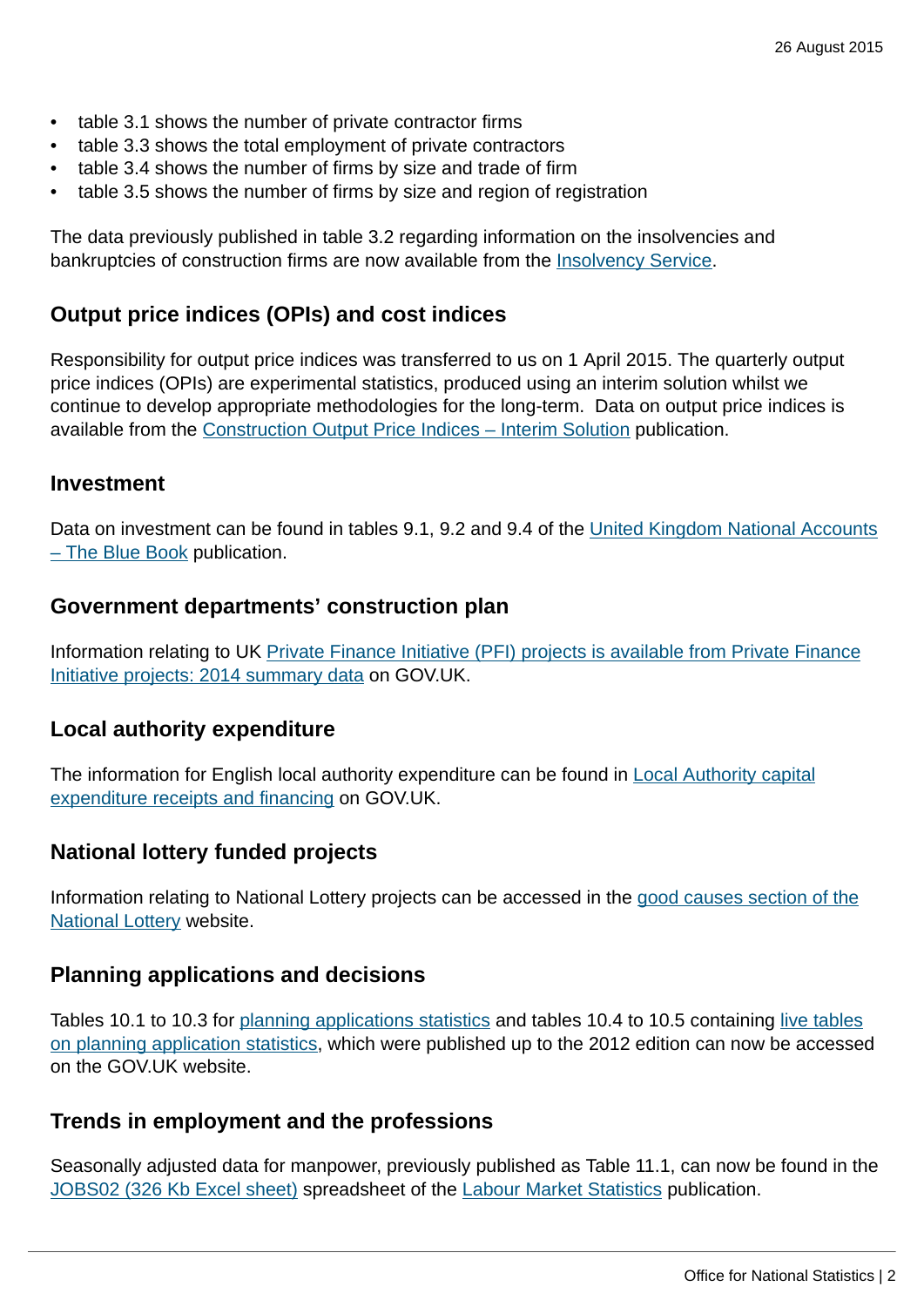The data previously published as tables 11.2 to 11.4 can be found in the [Annual Survey of Hours](http://www.ons.gov.uk:80/ons/rel/ashe/annual-survey-of-hours-and-earnings/index.html) [and Earnings](http://www.ons.gov.uk:80/ons/rel/ashe/annual-survey-of-hours-and-earnings/index.html) publication.

Data on employment in the construction industry by sex, previously published as table 11.5, can be found in the [EMP14 \(269 Kb Excel sheet\)](http://www.ons.gov.uk:80/ons/rel/lms/labour-market-statistics/august-2015/table-emp14.xls) spreadsheet of the [Labour Market Statistics](http://www.ons.gov.uk:80/ons/rel/lms/labour-market-statistics/index.html) publication.

Data previously published as tables 11.10 and 11.11 are produced every 5 years by the [Construction](http://cic.org.uk/) [Industry Council](http://cic.org.uk/).

Trainee numbers, previously published as table 11.12 produced by The Construction Industry Training Board can be accessed in the [UK research reports section](http://www.citb.co.uk/research/research-reports/) of their website.

The number and turnover of construction service businesses, previously published as table 11.18, can now be found in Section F of the [Annual Business Survey](http://www.ons.gov.uk:80/ons/rel/abs/annual-business-survey/2013-provisional-results/stb-abs-2013-provisional.html) results.

Data previously published as table 11.19, is updated 4 times a year and can be found in the LABD03 table of the Productivity and Labour Disputes section of the [Labour Market Statistics](http://www.ons.gov.uk:80/ons/rel/lms/labour-market-statistics/index.html) publication.

The [Health and Safety Executive website](http://www.hse.gov.uk/statistics/tables/index.htm) contains:

- data previously published as table 11.20 showing the injuries in Great Britain by industry and severity of injury, are available in the [RIDIND](http://www.hse.gov.uk/search/search-results.htm?q=RIDIND#gsc.tab=0&gsc.q=RIDIND&gsc.page=1) table
- data previously published as table 11.21, the number of injuries in Great Britain by industry and severity of injury and is available in the [RIDKIND1](https://www.google.com/url?q=http://www.hse.gov.uk/statistics/tables/ridkind1.xls&sa=U&ved=0CAQQFjAAahUKEwiIvbXMo6jHAhUCvxQKHYTJCa8&client=internal-uds-cse&usg=AFQjCNG95D5Qr0Ho02ViQHNyWc_XBoqM2Q) table
- data previously published as table 11.22, the rate of injury in Great Britain by industry and severity of injury and is available in the [HISTRATE](https://www.google.com/url?q=http://www.hse.gov.uk/statistics/history/histrate.xls&sa=U&ved=0CAQQFjAAahUKEwiAuIT-pKjHAhXLshQKHbEdAF0&client=internal-uds-cse&usg=AFQjCNHvT_vsX2hXEQaoBilPa0kDUcl2jg) table
- data previously published as table 11.23, the number of proceedings instituted by Health and Safety Executive and, in Scotland, the Crown Office and Prosecutor Fiscal Service under specific regulations and acts by result at an offence level, are available in [table EF5](https://www.google.com/url?q=http://www.hse.gov.uk/statistics/tables/ef5.xls&sa=U&ved=0CAQQFjAAahUKEwiWloiwpajHAhVFDSwKHcI1C3s&client=internal-uds-cse&usg=AFQjCNF9bpVH6i4ctH4MWOEqp5nlG5H9Bg)

#### **Northern Ireland, Wales and Scotland**

Data on [the value of construction output and the index of construction output in Northern Ireland](http://www.csu.nisra.gov.uk/survey.asp84.htm), previously published as table 12.1 and table 12.2, are available on the Northern Ireland Statistics & Research Agency website.

Information relating to housing starts in Northern Ireland, previously published in tables 12.3 and 12.4 can be found in the [Northern Ireland Housing Bulletin](http://www.dsdni.gov.uk/index/stats_and_research/stats-publications/stats-housing-publications/housing_bulletins.htm), published by the Department for Social Development.

The value of new orders obtained by contractors for Wales, previously published in table 12.5 and the value of output obtained by contractors for Wales, previously published in table 12.6, are updated on a quarterly basis and can be found in table 6 of the [Output in the Construction Industry](http://www.ons.gov.uk:80/ons/rel/construction/output-in-the-construction-industry/index.html) [and New Orders](http://www.ons.gov.uk:80/ons/rel/construction/output-in-the-construction-industry/index.html) publication.

The Welsh Government website contains: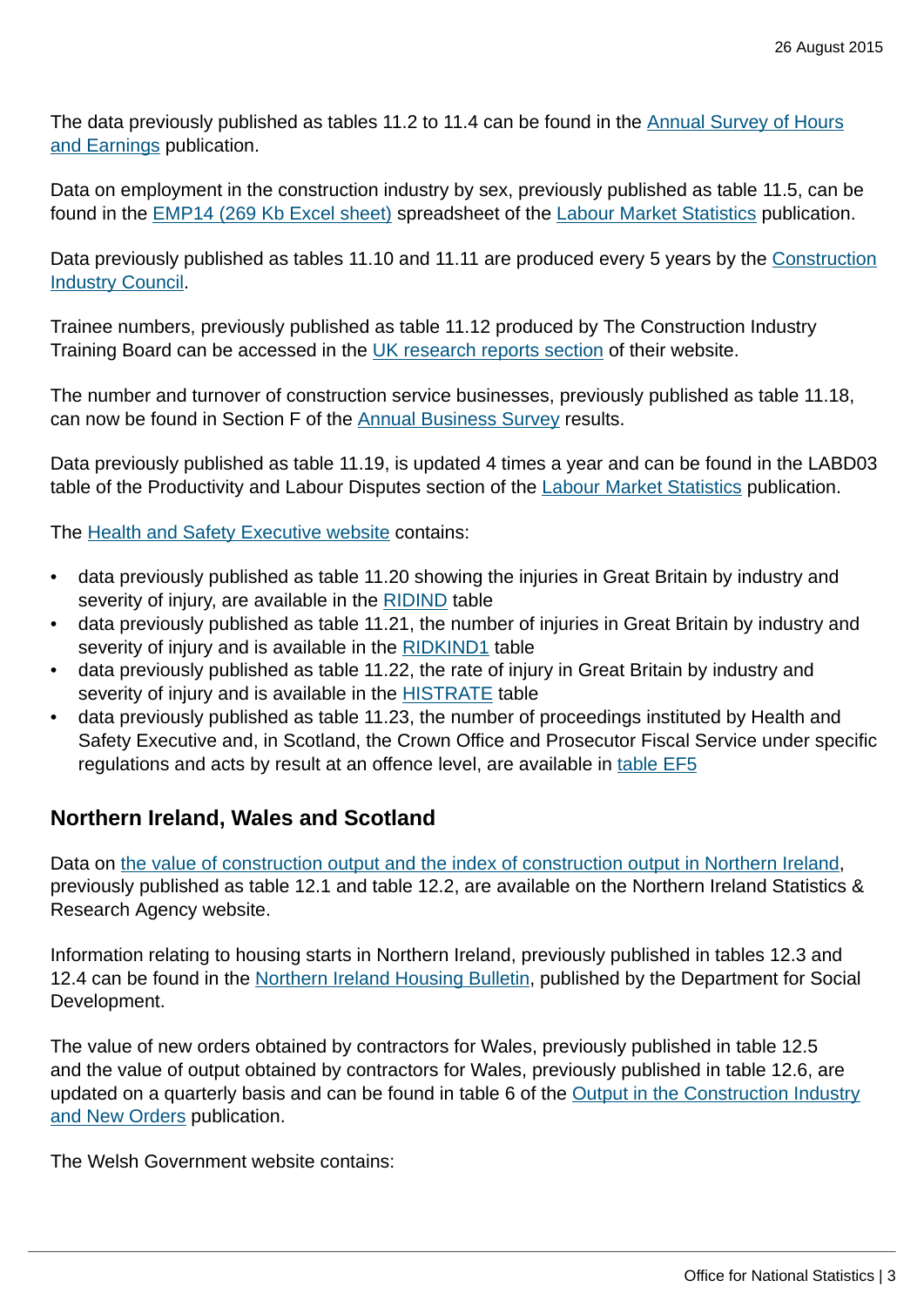- data previously published in table 12.7, the Index of Construction for Wales, can be found in the latest release of the [Index of Production and Construction](http://gov.wales/statistics-and-research/index-production-construction/?lang=en)
- data previously published in table 12.8, relating to planning applications in Wales, is published on a quarterly basis in the [Development Management Quarterly Survey](http://gov.wales/topics/planning/planningstats/development-control-management-survey/?lang=en)
- data previously published in table 12.9, relating to [mineral planning applications](http://gov.wales/topics/planning/policy/?lang=en) in Wales
- data previously published in table 12.10, the analysis of [capital account expenditure](http://gov.wales/statistics-and-research/?lang=en) for Wales
- data previously published in table 12.11 showed [household projections](http://gov.wales/statistics-and-research/household-projections/?lang=en) for Wales
- the value of new orders obtained by contractors for Scotland, previously published in table 12.12, and the value of output obtained by contractors for Scotland, previously published in table 12.13, are updated on a quarterly basis and both can be found in table 6 of the [Output in the](http://www.ons.gov.uk:80/ons/rel/construction/output-in-the-construction-industry/index.html) [Construction Industry and New Orders](http://www.ons.gov.uk:80/ons/rel/construction/output-in-the-construction-industry/index.html) publication.

#### **Building materials**

Tables 13.1 to 13.6 contained information relating to [building materials](https://www.gov.uk/government/collections/building-materials-and-components-monthly-statistics-2012) which are produced by the Department for Business, Innovation and Skills and are available on the GOV.UK website.

#### **International comparisons**

Tables 14.1 to 14.8 contained information relating to international comparisons and are produced by [Gardiner and Theobald.](http://www.gardiner.com/media_publications/economics/)

#### **Key performance indicators and benchmarking**

The construction industry key performance indicators (KPIs) are produced in partnership with the Construction Industry Training Board (CITB) and endorsed by the Department of Business, Innovation and Skills (BIS) and Constructing Excellence using data from the Office for National Statistics, Building Cost Information Service, Health and Safety Executive, Dun & Bradstreet and other third-party financial analysts.

The UK Industry Report 2014, based on annual construction KPIs, is now available online from [Glenigan](https://www.glenigan.com/sites/default/files/2014_UK_Construction_Industry_KPI_Report_FINAL.pdf?sid=56293).

You can access all KPIs for economic, social and environmental performance as well as those for the construction sectors, from the [KPIzone](http://www.glenigan.com/construction-market-analysis/news/kpi-zone) and choose relevant KPIs and store and retrieve data to help benchmark effectively. Methods of measurement, data collection forms, trend charts, examples and links to improve performance are included for each KPI as well as calculators to obtain benchmark scores.

The KPI builder to store performance information in a secure area called "My KPIs", analyse and report results and then produce a tailored document called "My KPIs Handbook".

The [Glenigan website](http://www.glenigan.com/) also has access to secondary and additional performance indicators, international KPIs and industry progress tables. It includes a large amount of supporting information including case studies, KPI best practice guide and masterclass information. The construction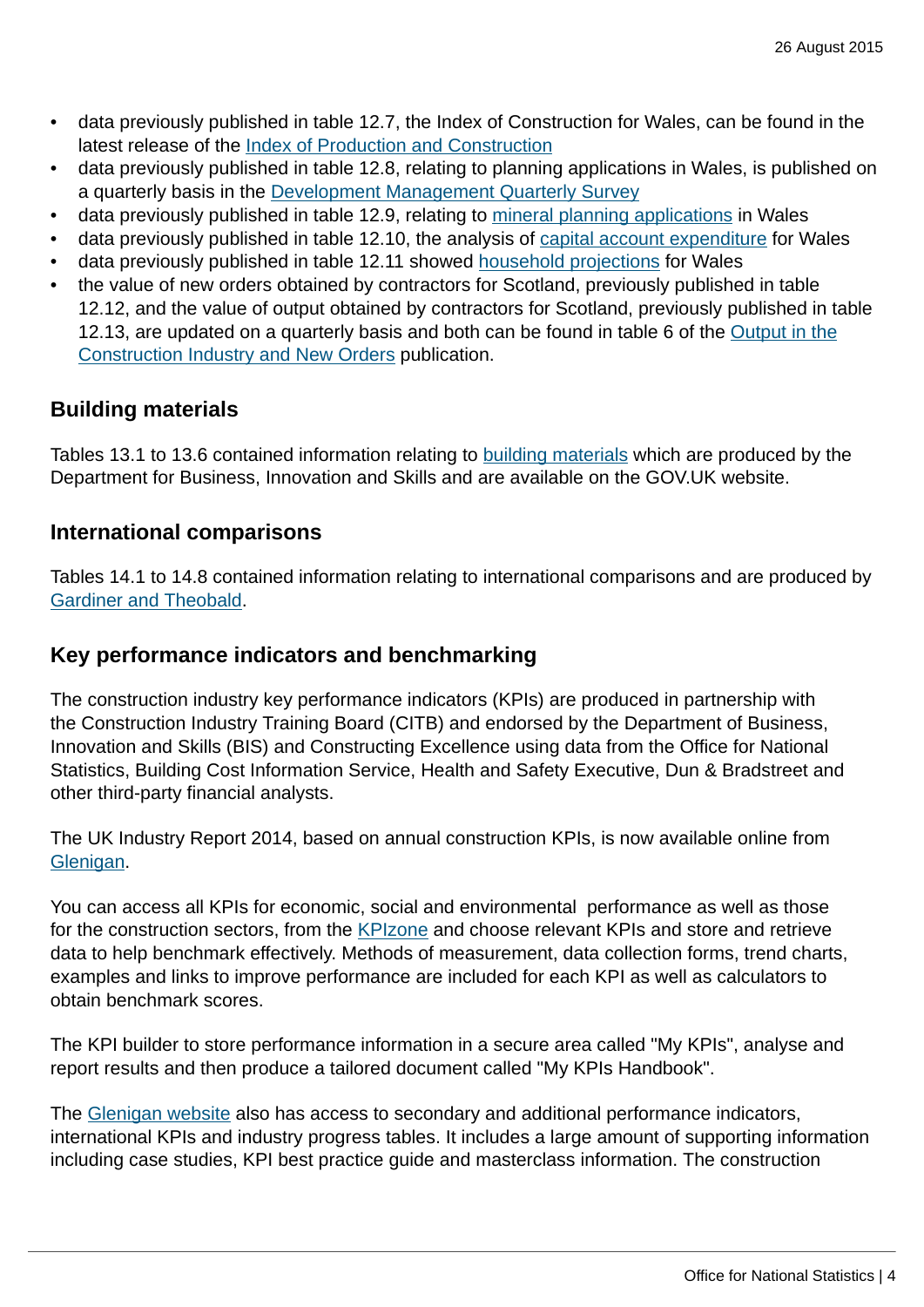industry KPIs are intended for use by individual firms wishing to measure and compare their performance.

#### **Background notes**

1. Quality and methodology reports are available for both [Output in the construction industry \(500.7](http://www.ons.gov.uk:80/ons/guide-method/method-quality/quality/quality-information/business-and-energy/quality-and-methodology-information-for-output-in-the-construction-industry.pdf) [Kb Pdf\)](http://www.ons.gov.uk:80/ons/guide-method/method-quality/quality/quality-information/business-and-energy/quality-and-methodology-information-for-output-in-the-construction-industry.pdf) and [New orders in the construction industry \(100.2 Kb Pdf\).](http://www.ons.gov.uk:80/ons/guide-method/method-quality/quality/quality-information/business-statistics/new-orders-in-the-construction-industry.pdf)

#### 2. **Feedback**

We welcome your comments and suggestions, please address them to:

Kate Davies Construction Statistics and Retail Sales Branch Office for National Statistics Cardiff Road Newport NP10 8XG Tel: +44 (0)1633 45 6344

Email: [construction.statistics@ons.gsi.gov.uk](mailto:construction.statistics@ons.gsi.gov.uk)

3. Details of the policy governing the release of new data are available by visiting [www.statisticsauthority.gov.uk/assessment/code-of-practice/index.html](http://www.statisticsauthority.gov.uk/assessment/code-of-practice/index.html) or from the Media Relations Office email: [media.relations@ons.gsi.gov.uk](mailto:media.relations@ons.gsi.gov.uk)

## **Copyright**

© Crown copyright 2015

You may use or re-use this information (not including logos) free of charge in any format or medium, under the terms of the Open Government Licence. To view this licence, visit www.nationalarchives.gov.uk/doc/open-government-licence/ or write to the Information Policy Team, The National Archives, Kew, London TW9 4DU, or email: [psi@nationalarchives.gsi.gov.uk](mailto:psi@nationalarchives.gsi.gov.uk).

This document is also available on our website at [www.ons.gov.uk.](http://www.ons.gov.uk/)

#### **Appendices**

#### **Appendix 1**

[List of Government Office Regions \(8.5 Kb Pdf\)](http://www.ons.gov.uk:80/ons/rel/construction/construction-statistics/no--16--2015-edition/pdf-construction-statistics-appendix-1.pdf)